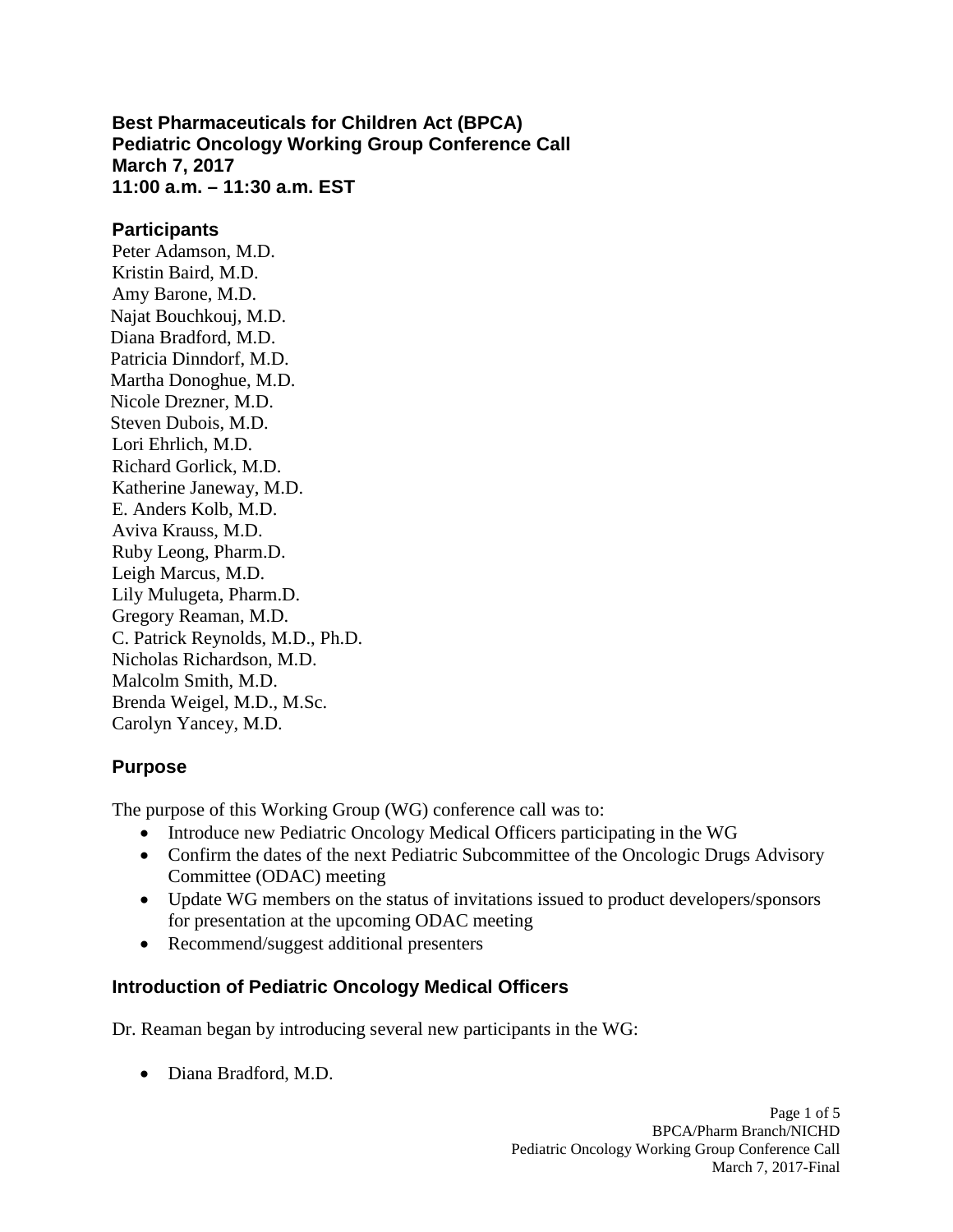- Maura O'Leary, M.D.
- Kristin Baird, M.D.
- Najat Bouchkouj, M.D.
- Emily Jen, M.D.

He noted that their participation attests to the increasing expertise in pediatric oncology within the FDA Centers for Drug Evaluation and Research and Biologics Evaluation and Research.

# **Pediatric Subcommittee of the ODAC**

Dr. Reaman confirmed that the next ODAC meeting is scheduled for June 21 and June 22, 2017. He explained that publication of the meeting announcement in the *Federal Register* is pending per official approval of these dates.

# **Product/Sponsor Invitations Issued and Declined**

Dr. Reaman noted that several of the sponsors, whose products had previously interested the WG have been invited to the upcoming meeting. He also explained that unfortunately, the following invitees have declined, and presented a brief update of the status of the development of these products, as well as their responses to the WG invitation:

- **Ipatasertib, Genentech:** This sponsor indicated that it feels that it is somewhat premature to discuss a pediatric development plan for this product despite its potential broad applicability.
- **Quizartinib, Daiichi Sankyo:** The sponsor felt that a presentation was premature given their clinical development.
- **AG-221, Agios:** Some early pediatric investigations are underway; at this time, the sponsor is over-committed with application plans.
- **CPX-351, Celator**: While this developer expressed interest in presenting, it is preparing to submit an application to the Agency; there are ongoing pediatric investigations of this product.
- **CUDC907, Curis:** A pediatric Phase I study is in process. The sponsor indicated that it considers it premature to present at the June meeting but expressed interest in presenting at a later date.
- **Palbociclib, Pfizer:** Currently working on a pediatric plan, this developer declined the invitation for the June meeting, but would like to be invited to the next Subcommittee meeting.
- **Pexidartinib, Plexxicon:** This firm also expressed interest in presenting at the next Subcommittee meeting.
- **Onivyde, Merrimack:** Dr. Reaman explained that the sponsor has been invited to discuss this product for the past 2-½ years. The most recent invitation was declined because Merrimack has sold the product. Dr. Reaman noted that if there is continued interest within the WG, the Agency will extend an invitation to the new owner/licensing entity.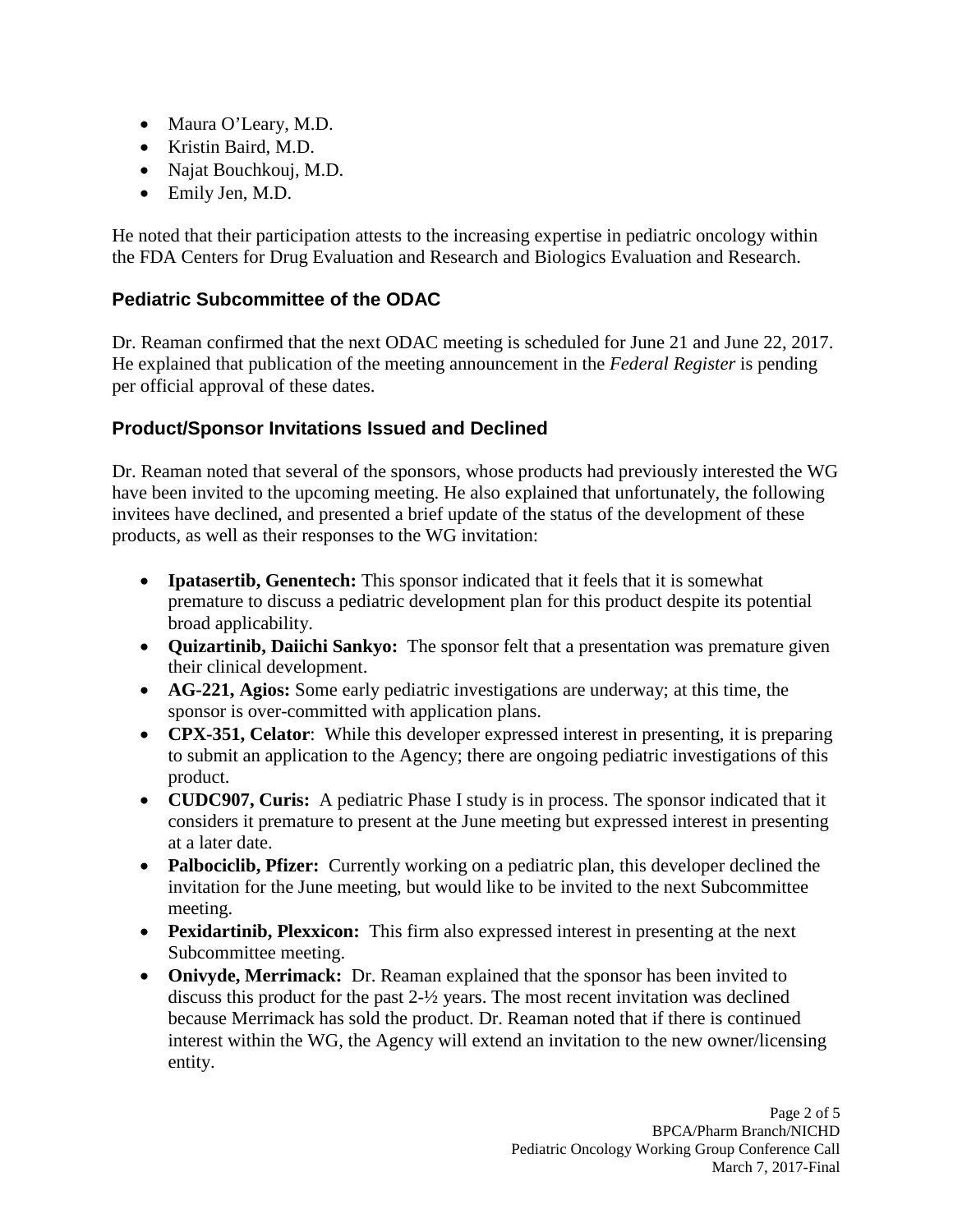# **Product/Sponsor Invitations Issued and Accepted**

Dr. Reaman provided a brief update on the following sponsors that have accepted invitations to discuss their products at the June 2017 meeting:

- **APX005M, Apexigen:** This sponsor would like to present and discuss this immuneactivating agent. Dr. Reaman noted that there has been significant activity in some adult tumors, but he was not aware of pre-clinical work in pediatric tumor systems.
- **Olaratumab, Eli Lilly:** This product has been approved for adult soft tissue sarcomas. The June meeting may be an opportunity to discuss and examine use in pediatric soft tissues sarcomas, as well.
- **Gilteritinib, Astella:** This developer indicated that it is enthused about having an opportunity to come and discuss potential pediatric development.
- **Lurbenectidin, Pharma Mar:** Derived from Mediterranean Ocean sea life, this product induces double-strand DNA breaks. Dr. Reaman noted that is has demonstrated activity in platinum-resistant ovarian cancer. The sponsor is considering development in sarcomas.
- **Prexasertib (LY 2606368), Eli Lilly:** This product, a CHK inhibitor, has been added to the June agenda.
- **Belinostat, (Beleodaq), Spectrum:** Dr. Reaman reported that this sponsor has not yet responded to the Agency's invitation.

# **Other Products Recommended for Invitation to Present**

Dr. Reaman asked WG participants if they had any questions about any presenters/products on the proposed June agenda. He also noted that participants could still recommend other products that would possibly warrant an invitation to present in June. However, he emphasized that WG members should submit their recommendations as soon as possible.

### **Additional Discussion**

Dr. Kolb asked for clarification regarding the process for presenting at the Subcommittee meeting. Dr. Reaman explained that product developers/sponsors accepting invitations to the meeting are asked to present an overview of their product, focusing on pre-clinical background and their clinical experience in adults. Their presentations are followed by discussion with the Advisory Committee regarding what a potential pediatric development program could/should look like. Dr. Reaman pointed out that this information is useful to the Agency in considering whether to issue a Written Request (WR).

Dr. Kolb also asked if there is coordination with European Medicines Agency (EMA) and Pediatric Committee (PDCO) in what they are requesting from these companies. Dr. Reaman noted that invited sponsors are also asked to provide information regarding interaction with EMA or PDCO when they present at Subcommittee meetings. He remarked that discussing and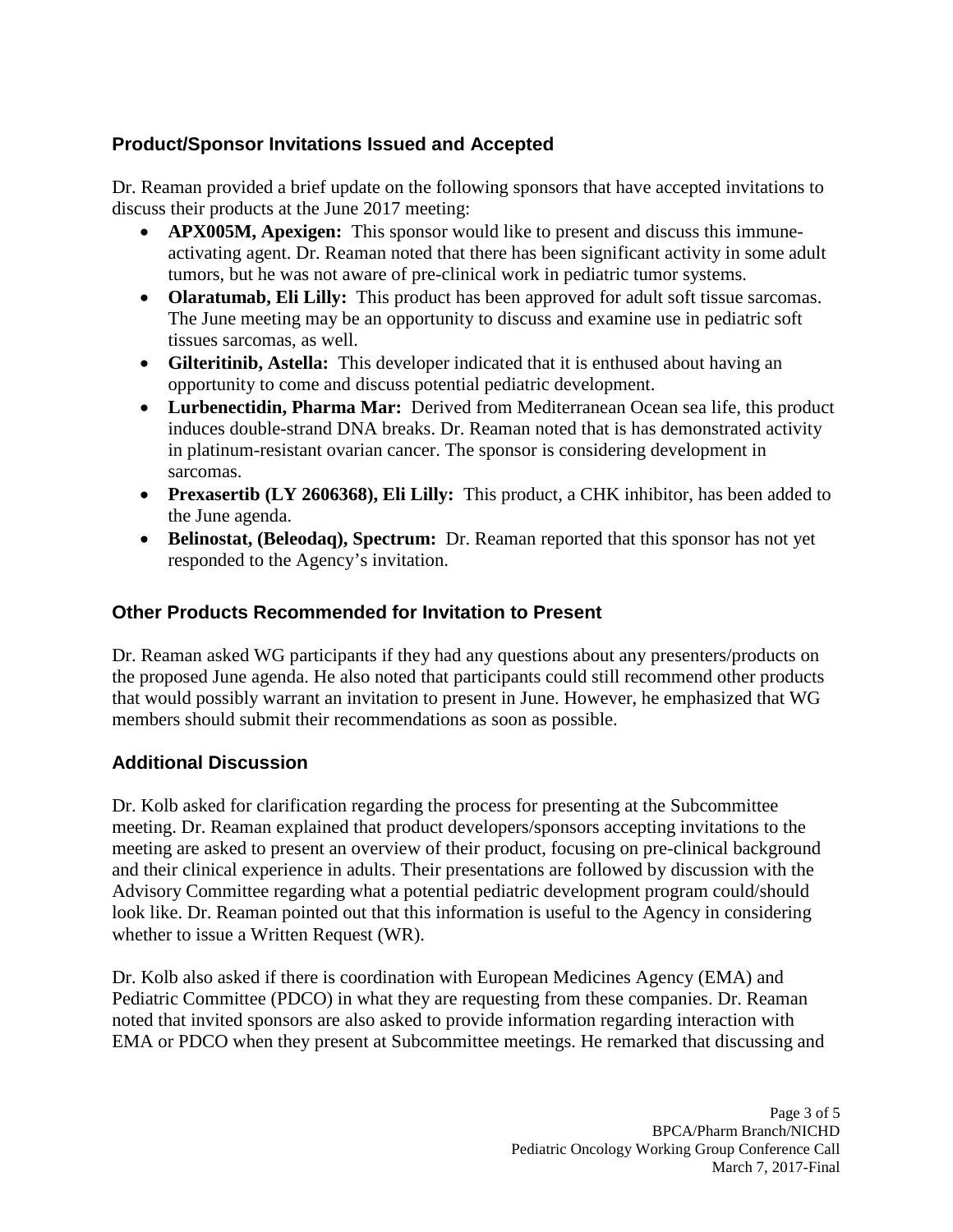sharing information is always important when dealing with rare diseases, and especially important when discussing rare diseases in specific pediatric populations.

Dr. Reaman also noted that if the developer is working on a Pediatric Investigational Plan (PIP), it would be a good idea to align the PIP with the same, or at least non- conflicting, development plans in the United States. He agreed that it is important to also consider the opportunity for international trials. Dr. Reaman explained that the FDA's Office of Pediatric Therapeutics coordinates monthly conference calls with its EMA counterparts, as well as with representatives of Health Canada, the Pharmaceuticals and Medical Devices Agency (PMDA), and the Therapeutic Goods Administration (TGA), regarding specific products, often oncology products, during the evaluation of study plans, Proposed Pediatric Study Request (PPSRs), or when considering a WR.

Dr. Smith noted that he had no new recommendations or comments at this time from the National Cancer Institute (NCI) regarding presentations at the upcoming June meeting, but that he would confer with Dr. Reaman in a separate conversation.

Dr. Weigel inquired if any developers of immune therapy inhibitor groups products have presented at these Subcommittee meetings. She noted that many have of these developers have PIPs underway, with a variety to choose from.

Dr. Reaman explained that both Bristol-Myers Squibb (BMS) and Merck have presented at Subcommittee meetings. As a result, a WR has been issued for a number of products that were presented. WRs have been issued for ipilumumab, nivolumab, and atezolizumab. He also pointed out that immuno-oncology drug development has evolved slowly especially in pediatric oncology. Dr. Reaman mentioned that BMS had made a pipeline presentation to the FDA the previous day and that several products in early development that were included in that presentation may be relevant to pediatrics.

Dr. Janeway noted that the Pediatric MATCH project has considerable interest in ATR inhibitors. She explained that Vertex is furthest along in developing ATR inhibitors such as VX970. Dr. Janeway also noted that results from very early Phase 1-B trials and pre-clinical work suggest some vulnerability induced possibly by TP53 mutations or abraxa. She suggested that this drug, as well as other ATR inhibitors, might warrant consideration for presentation at upcoming Subcommittee meetings.

Dr. Reaman agreed, noting that the FDA will definitely track these products, and will include them as possible invitees to future Subcommittee meetings, if and when appropriate. He also explained that to this date Vertex has not responded to two written invitations and a telephone call asking the company to present at the June meeting.